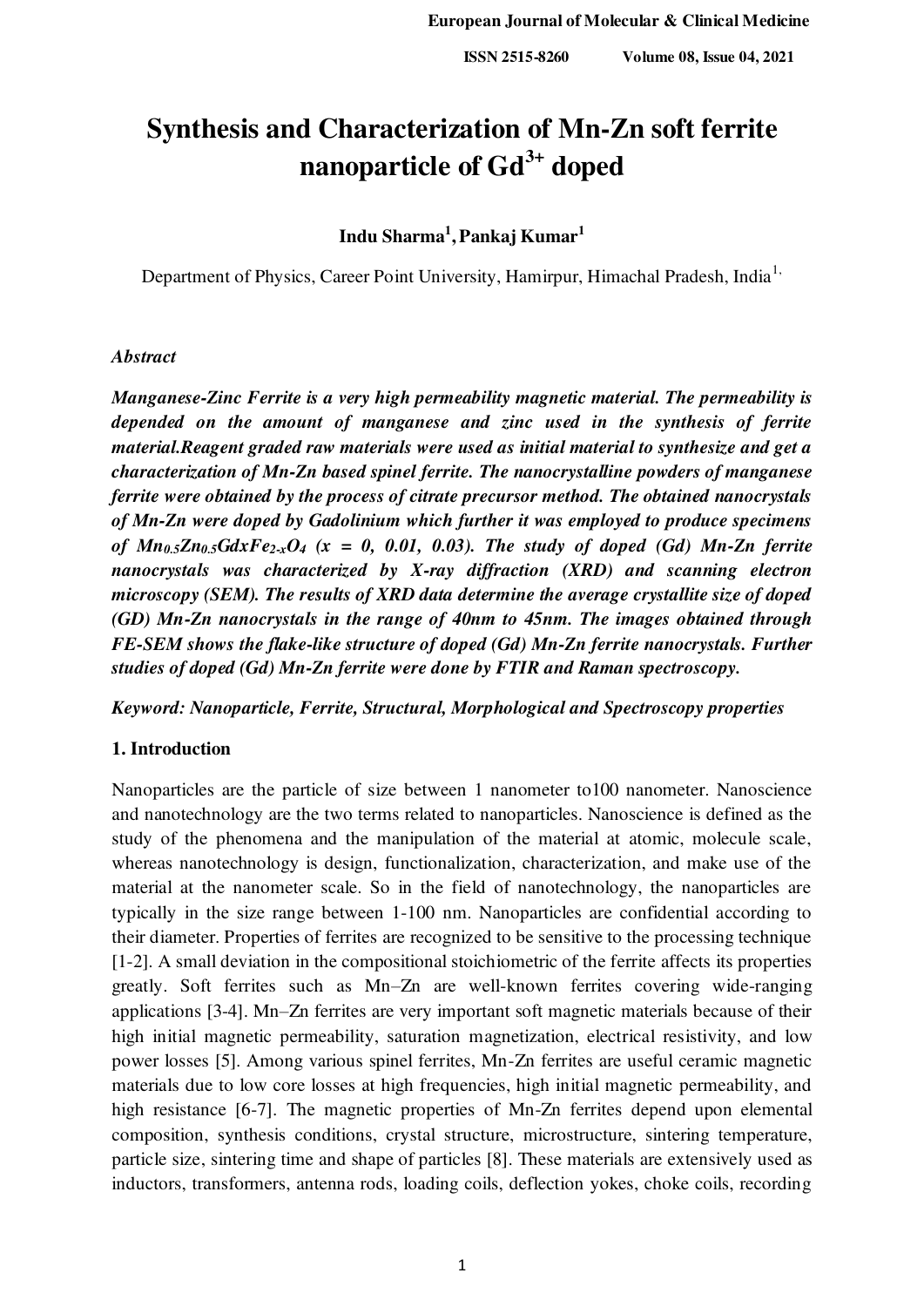heads, magnetic amplifiers, electromagnetic interference devices (EMI), power transformers and splitters. Besides, Mn–Zn ferrites are very important in biomedicine as magnetic carriers for bio-separation, enzymes, and proteins immobilization. Ferromagnetic materials are magnetic ceramics which are used to assemble many devices such as permanent magnets, memory storing devices, and microwave machines and for the telecommunication machines function. Spinel ferrites have been researched for their magnetic and electrical properties. In the spinel crystal structure, the oxygen ions form a cubic close-packed range in which two types of interstice occur, one synchronized tetrahedrally and the other octahedrally with oxygen ions. The unit cell shown in the figure is seen to be made up of octants, four containing one type of structure (shaded), and four containing another (unshaded). In this image some of the A-site cations lie at the corners and face-center positions of the large cube; a tetrahedral and an octahedral site are shown. The close-packed layers of the oxygen ion lattice lie at right angles to the body diagonal body [9-10]. In a spinel structure, both divalent and trivalent cations are dispersed among tetrahedral (A) and octahedral (B) sites. The site preference exhibited by divalent ions defines whether the spinel is normal, inverse, or mixed. In normal spinel, the  $A^{2+}$  ions occupy only tetrahedral sites and the  $B^{3+}$  ions occupy only octahedral sites. In inverse spinel, all the  $A^{2+}$  ions and half of the  $B^{3+}$  ions sit on the octahedral sites; the tetrahedral sites are occupied now by the other half of the  $B<sup>3+</sup>$  ions. In most cases, magnetic divalent cations such as  $Mn^{2+}$  preferred at octahedral sites and manufacture an inverse spinel structure. A variety of synthetic ferrites were prepared by Hilpert in 1909 by using the precursor method, who suggested the basic formula for ferrites as  $MFe<sub>2</sub>O<sub>4</sub>$ , where M is a divalent metal ion [11]. The citrate precursor method was used to fine control the cation stoichiometric and the particle size. Dielectric and magnetic properties of Mn-Zn ferrite obtain by citrate precursor method were investigated. We have also investigated the influence of the atmosphere of the calcination process taking place the crystalline structure of Mn–Zn ferrite. In sequence to obtain good quality ferrites with reproducible stoichiometric composition and preferred microstructure, the citrate precursor method [12]. In this work, we considered the effect of Gd-substitution on phase formation and magnetic properties. It creates that small substitution of  $Fe^{3+}$  ions by  $Gd^{3+}$  ions may usefully influence the electromagnetic properties of ferrites facilitating good magnetic characteristics for high-frequency applications [13]. The rare-earth materials are strongly paramagnetic, but several of them ferromagnetic at low temperatures except for gadolinium ions. $Gd^{3+}$  ions if possible enter octahedral B-sites. Substitution of the  $Gd^{3+}$  ions in spinel ferrites is recognized to decrease the saturation magnetization because of its paramagnetic nature at room temperature and lower magnetic moment as compared to ferromagnetic  $Fe<sup>3+</sup>$ ions.

### **2. Materials and methods**

## **2.1 Synthesis of MnZnFe2O4 nanoparticle**

All the chemicals used in this study are of systematic reagent grade manganese (II) nitrate hexahydrate  $[Mn(NO_3)_24H_2O]$  (98%), Zinc nitrate hexahydrate  $[ZnNO_36H_2O](96\%)$ , ferric (III) nitrate monohydrates (Fe(NO<sub>3</sub>)<sub>3</sub>9H<sub>2</sub>O) (99%), Citric Acid  $[C_6H_8O_7 - H_2O]$  and Gadolinium oxide $[Gd_2O_3]$  (99.9%) were used as initial materials. The metal nitrates were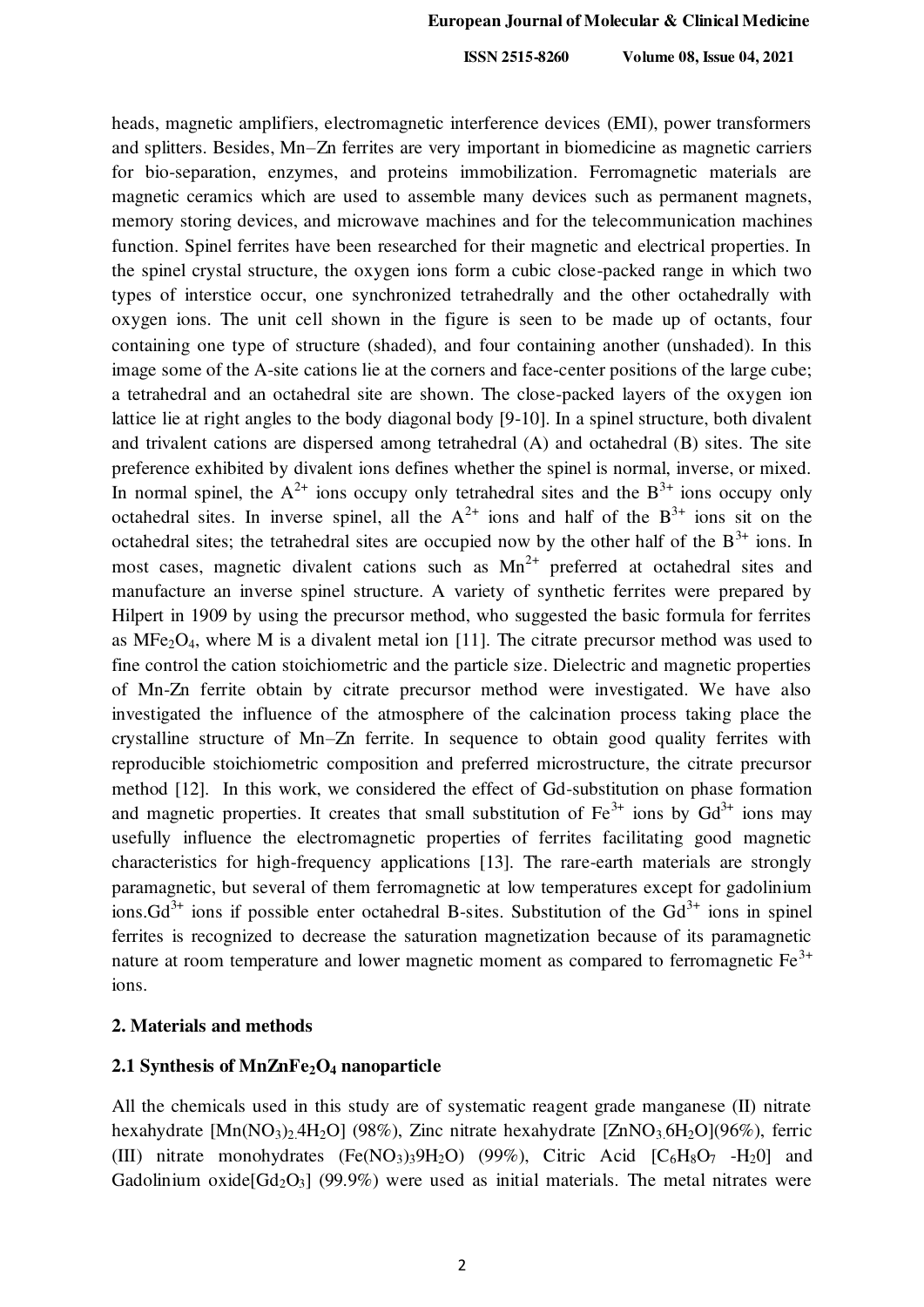dissolved simultaneously in a minimum amount of deionized water about 100 ml to get a clear solution. The metal nitrates precursor solution was added with citric acid under continuous stirring. The entire reaction was carried out at  $60^{\circ}$ C. Fe(N0<sub>3</sub>)<sub>3</sub>.9H<sub>2</sub>0 (analytical grade),  $\text{Mn}(\text{N0}_3)$ <sub>2</sub> 4H<sub>2</sub>O (98% pure), Zn $(\text{N0}_3)$ <sub>2</sub>-6H<sub>2</sub>O (96% pure), and C<sub>6</sub>H<sub>8</sub>O<sub>7</sub> -H<sub>2</sub>O (hydrated citric acid) were used as starting materials in the present study. The iron nitrate, manganese nitrate, and zinc nitrate were combined to yield a composition with the general formula (Mn-Zn)FeO. A stoichiometric amount of metal nitrates and a suitable quantity of citric acid was dissolved in deionized water with the ratio 1: 1 of nitrate to citrate. The pH of starting solutions was adjusted in the range of 5-7. After a mixed solution was heated at 50  $\degree$  and continuously. The precursor was then calcined at varying temperatures from 1200̊ c for 2 h in a muffle furnace., The crystal structures of the Mn-Zn ferrite powders were examined via xray diffraction (XRD) studies using an X-ray diffractometry. The XRD pattern analysis was performed to determine the chemical purity and phase homogeneity of the prepared powders. The morphology and crystalline of particles were investigated with scanning electron microscopy.

## **3. Results and discussion**

#### **3.1 X-ray diffraction (XRD) results**

The patterns are indexed according to the standard procedure of indexing of the XRD pattern. The X-Ray diffraction graphs show the peaks with corresponding crystallographic planes. The obtained pattern is not phased pure as impurity phases are also associated with the spinel structure. The crystallographic information includes lattice parameters and crystallite sizes. To make practically usable calcined powders have been compacted into pellets and sintered at varying temperatures to see the phase stability. XRD result has been analyzed with matching with the standard pattern from research paper  $Gd^{3+}$  doped Mn-Zn soft ferrite nanoparticle. The results have been discussed with the XRD pattern along with lattice parameters and crystallite sizes. XRD spectra of  $Mn_0$   $\overline{5}Zn_0$   $\overline{5}Gd_xFe_{2-x}O_4$  (x = 0, 0.01, 0.03) presintered at 500°C and sintered at 1250°C samples comprises of (111), (220), (112), (311), (222), (333), (511), (440) and (533) planes (**Fig.3.1**) conformed the formation the spinal structure cubic manganese zinc ferrite with no other phases or impurities. The presence of these planes confirms that  $Gd^{3+}$  doped Mn-Zn ferrites have a pure spinel structure. The most well-known peak corresponding to a plane (311) has been found to shift towards a higher angle with the addition of  $Gd^{3+}$  content.

This most prominent peak i.e. the maximum number of the orientation of corresponding to a plane (311) and has been used to estimate crystallite size. The average crystalline size of sintered  $Mn_xZn_xGdxFe_{2-x}O_4$  (x = 0.0, 0.01, 0.03) ferrites samples was found to be 44.22, 42.96 and 40.54 nm respectively. The average crystalline size was 38 nm with maximum intensity Table (3.1) shows the value of average crystalline size (D), interplanar spacing  $(d_{hkl})$ , and lattice constant (a, b and c, as crystal structure is cubic: a=b=c) with an increase in sintering temperature were calculated by using Braggs equations and Scherer formula.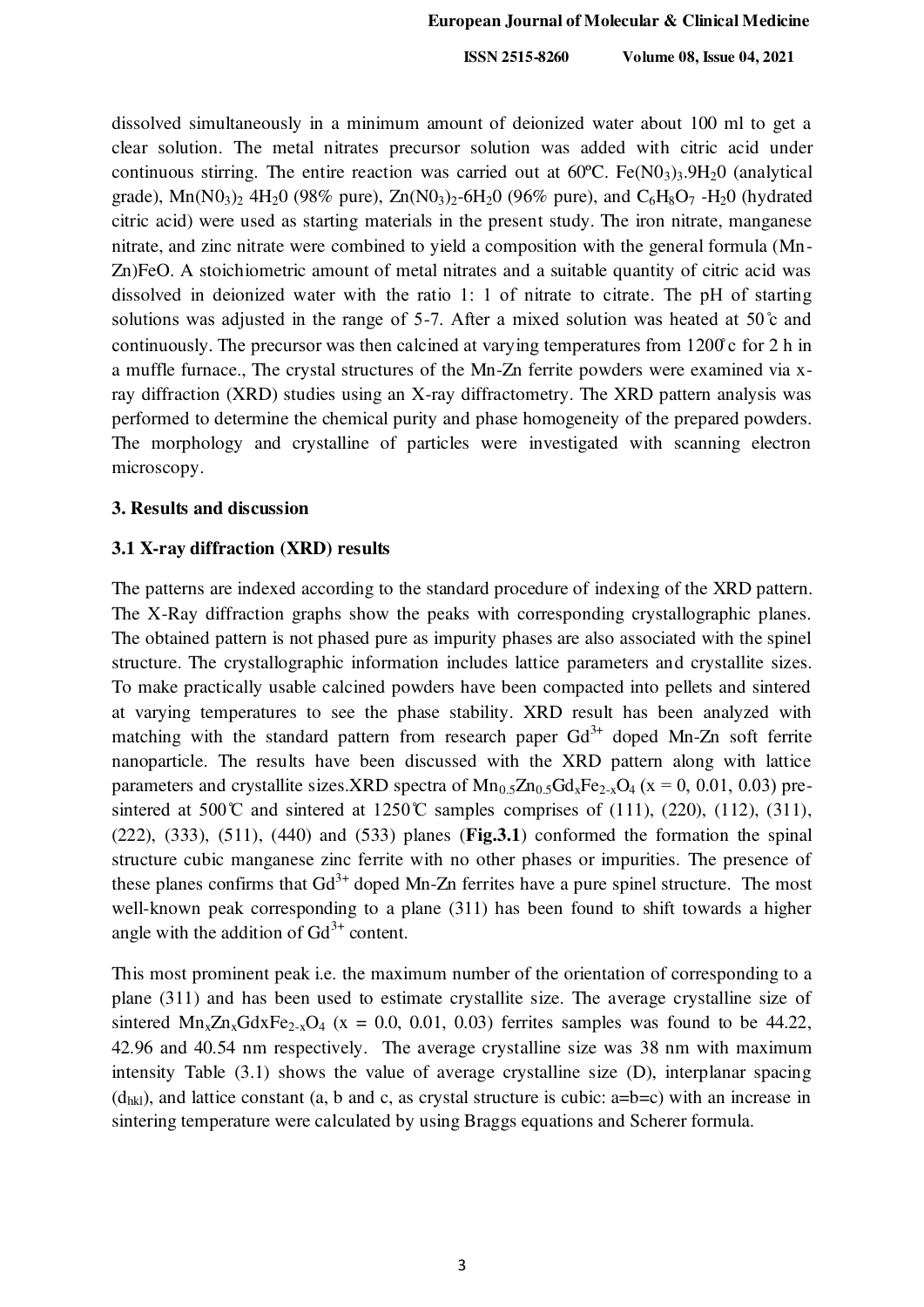Crystalline size (D), Lattice constant (a), interplanar spacing (d), and packing factor (P) have been determined using equations 1, 2, 3, and 4 respectively. Nanoparticles were determined by using Debye Scherer's relation.



**Figure 3.1:**XRD graphs of  $Mn_xZn_xGdxFe_{2-x}O_4$  (x = 0.0, 0.01, 0.03) ferrites

| $a = d (h2 + k2 + l2)1/2) \dots \dots \dots \dots \dots \dots \dots \dots \dots \dots \dots \quad [2]$ |  |
|--------------------------------------------------------------------------------------------------------|--|
|                                                                                                        |  |
|                                                                                                        |  |

Where D = Crystalline size, K = Debye Scherer constant (0.9),  $\lambda$  = Wavelength of light (1.546 Å for Kα),  $\beta$  = Full-width at half maximum of the peaks and  $\theta$  = Diffraction angle, a = Edges of the cube,  $d = Interplane$  spacing,  $n = Order$  of the reflection,  $p = Packing$  fraction and h, k, l are the miller indices of cubic structure.

The values of crystallite size, the lattice constant, interplanar spacing and packing factor has been given in Table 3.1. It has been observed that the values of crystallite size, the lattice constant, inter planer spacing, and packing factor decreases with the increase of Gd content in Mn-Zn ferrites. The decrease in these structural parameters may be due to the difference in the ionic radii of rare-earth ions and  $Fe<sup>3+</sup>$  ions.

**Table 3.1:**Values of crystallite size (D), interplanar spacing (d), lattice constant (a) and packing factor (P) for  $Mn_{0.5}Zn_{0.5}Gd_xFe_{2-x}O_4$  (x = 0, 0.01, 0.03) ferrites

| $Mn_xZn_xGdxFe_{2-x}O_4$ | D(nm) | (A)   | a(A)  |        |
|--------------------------|-------|-------|-------|--------|
| $x = 0.0$                | 44.22 | 2.546 | 8.444 | 174.09 |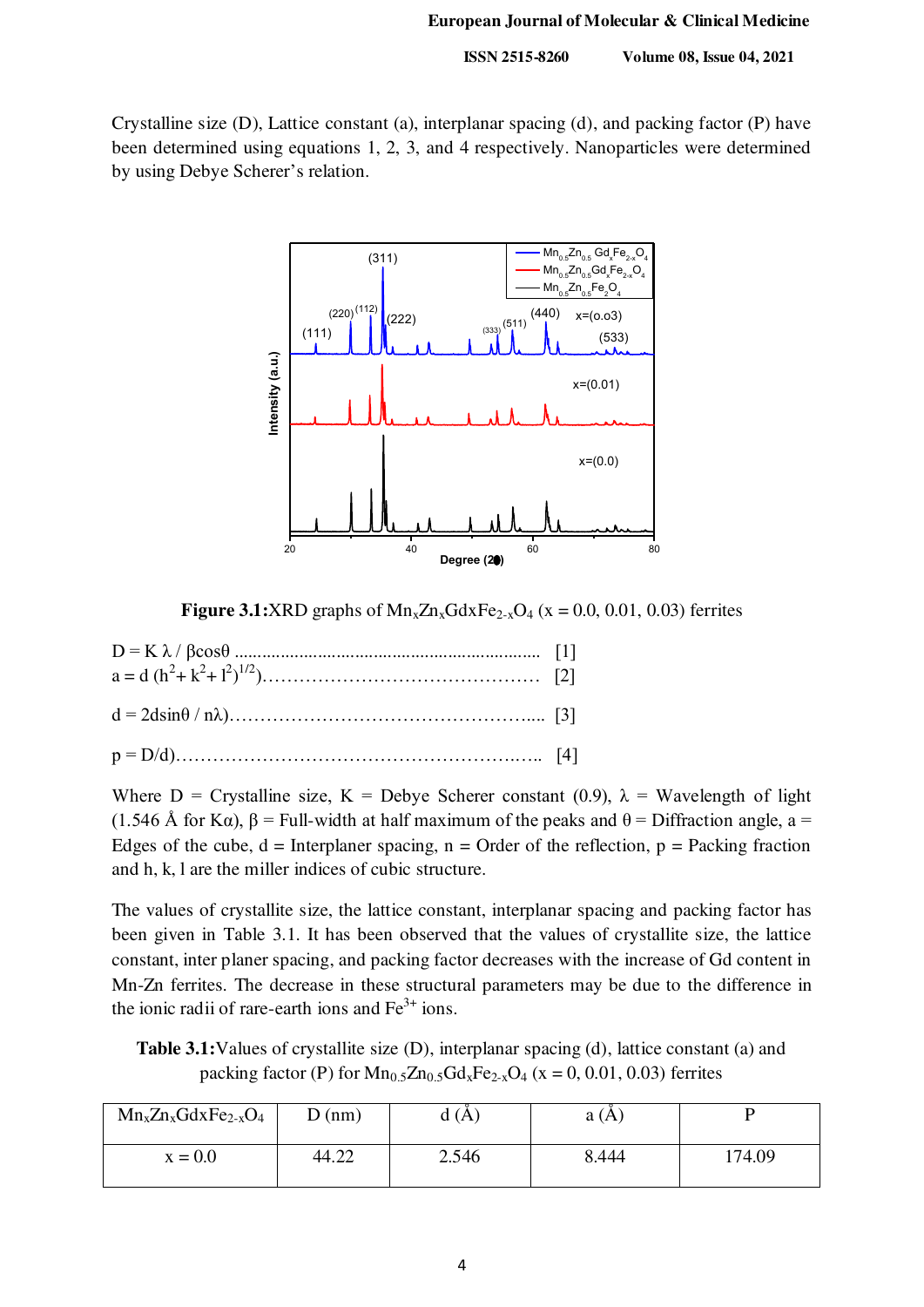| $x = 0.01$ | 42.96 | 2.578 | 8.477 | 166.64 |
|------------|-------|-------|-------|--------|
| $x = 0.03$ | 40.54 | 2.555 | 8.552 | 158.66 |

#### **3.2 Scanning Electron Microscope (SEM) results**

SEM image of Gadolinium substituted Manganese zinc ferrites with the composition are shown in Fig. 3.2 (a) (b) (c). The samples were studied by placing these under a scanning electron microscope. SEM micrographs have been used to investigate the morphological study of the nano ferrites. SEM images of the nano ferrites were given at a scale of 3, 5, and 10µm for synthesized material. SEM micrograph, given Fig. 4.2 containing all the three sample images represent that the particles grains are defined faceted and flakes like structure. However, the close examination of the images shows that particles are distorted rhombus, cuboidal, and trigonal in shape. Sharp boundaries of grains suggest that there is no liquid phase after sintering. The particles of the Mn  $_{0.5}$  Zn  $_{0.5}$  Gdx Fe  $_{2-x}$  O  $_4$  (x = 0.03) ferrites examine using "Image J" software found to befall in the range of 45-200nm, however, the side of the rhombus/trigonal is approximately 60nm in average. The particles of Mn  $_{0.5}$  Zn  $_{0.5}$ Gd x Fe  $_{2-x}$  O  $_4$  (x = 0.01) ferrites fall in the range of 80-220nm, having the average side length of approximately 90nm. Furthermore, the particles of Mn  $_{0.5}$  Zn  $_{0.5}$  Fe  $_{2-x}$  O<sub>4</sub> (x = 0) ferrites are a little bit bigger and the particles fall in the range of 118-430 nm having the trigonal and cuboidal shape particles. These results conclude that lowering the Gd content in Mn-Zn ferrites increases the particle size of the ferrites.



FTIR spectra MnZnFe2O4 sample recorded in the range 4000-400 cm-1 are shown in Fig 3.3 When the mixture of citric acid (CA) is additional absorption peaks appear in the FTIR spectra at  $3422 \text{ cm}^{-1}$ . Microstructure (larger magnification) of ferrite powders prepared from citric acid. The FTIR spectra of  $Mn_xZn_1xGd_xFe_2O_4$  (x =0.0, 0.01, 0.03) are shown in Fig.4.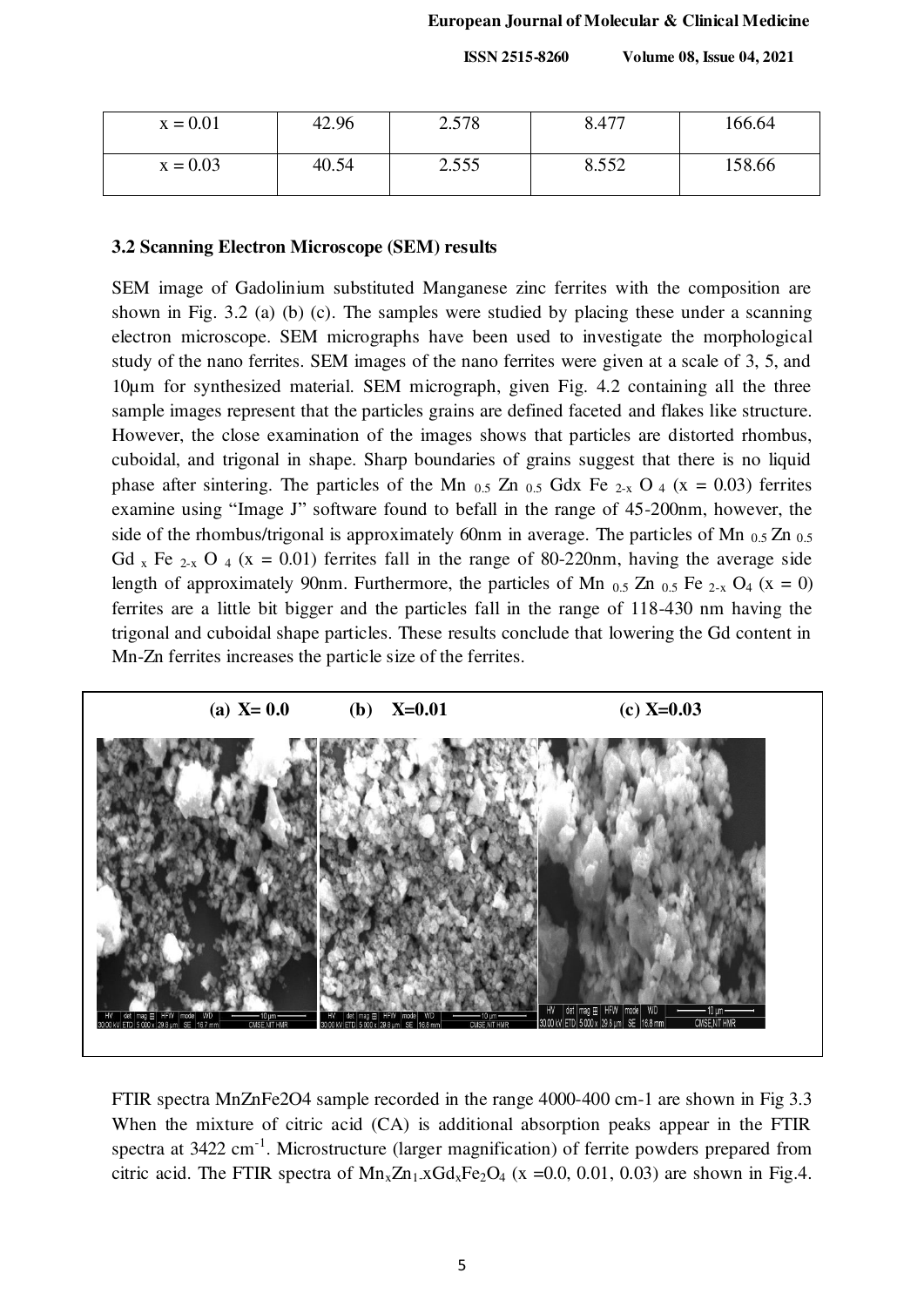The tetrahedral and octahedral vibration frequencies (ν1 and ν2) listed in Tab.3.3. It was observed that both tetrahedral and octahedral vibrational frequencies are shifted towards the higher frequencies with an increase in  $Mn^{2+}$  ion concentration, which is ascribed to an increase in force constants and contraction of  $\text{Fe}^{3+}$  - O<sub>2</sub>- bond lengths at both A and B sites. This supports the observed decrease in lattice constant. T. Slatineanu et al. observed a similar variation in Zn ferrites substituted with Ni. M.A. Gabal et al. reported an increase in ν1 and random.

The increase in ν1 and ν2 in the present series attributed to the random distribution of cations in tetrahedral (A) and octahedral (B) sites against their normal preference. The band with the higher wavenumber observed in the range 632-646 cm-1 corresponding to the intrinsic stretching vibration of the metal at the tetrahedral site. The broadband around O-H stretching vibration peak  $3322 \text{ cm}^{-1}$  can be assigned to the hydroxyl group and the bands around 1639-1374 cm<sup>-1</sup> C=O stretching vibration peak. The other band around the range  $404-416$  is attributed to the octahedral metal stretching confirming the formation of inverse spinal MnZnFe<sub>2</sub>O<sub>4</sub> and 1116 cm<sup>-1</sup> can be assigned to C-O stretching vibration peak.



**Figure3.3:**FTIR spectra of  $Mg_xZn_{1-x}GdxFe_2O_4$ , (x = 0.0, 0.01,0.03)

**Table 3.3:**Tetrahedral, octahedral vibration frequencies ν1 and ν2

|              | $vl$ (cm-1) | $v2$ (cm-1) |
|--------------|-------------|-------------|
| $_{\rm 0.0}$ |             | 404         |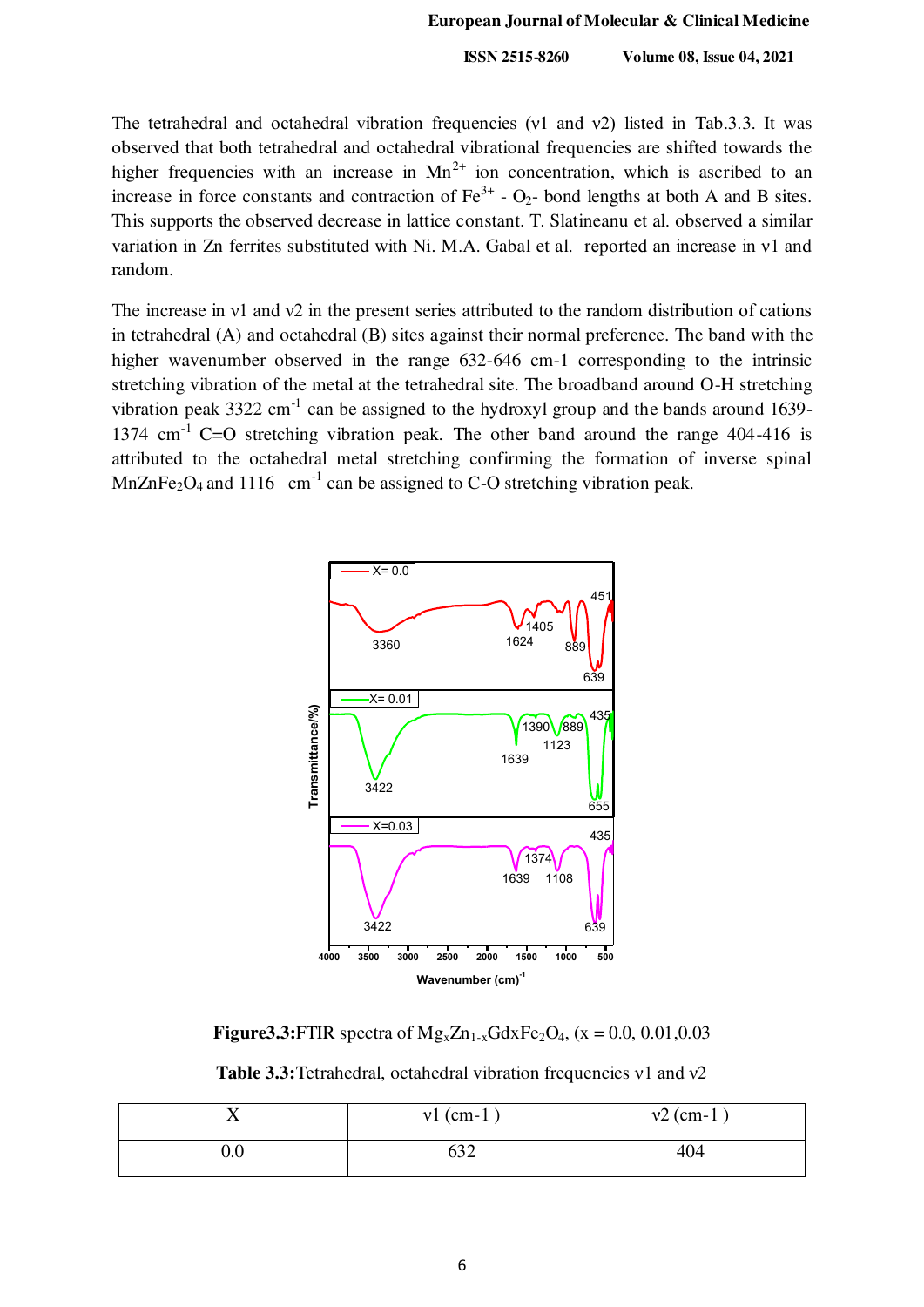| 0.01 | $\sim$<br>09 Z | 408 |
|------|----------------|-----|
| 0.03 | 646            | 416 |

#### **3.4 Raman spectroscopy**

Raman studies of the synthesized Mn–Zn nano-ferrite samples were carried out by recording the Raman spectra (Fig. 3.4) at room temperature at frequencies from 100 to 1000 cm<sup>-1</sup>. Raman spectroscopy is an important and powerful technique for analysis of the structural and vibrational characteristics of materials. To determine the natural tendency of the frequency, line width, and lattice effect in all three synthesized samples. The spectra of Mn–Zn nano ferrites consist of broadband of nearly at 227, 304, 408, 561, 561,711 cm<sup>-1</sup> of which the  $707 \text{ cm}^{-1}$  is the broadest band Gupta et al.Assignment of these active Raman modes took into account the facts that  $MnZnFe<sub>2</sub>O<sub>4</sub>$  is a partially inverse spinal structure that belongs to the space group Da Silva SW et al. The lightest ion  $Mn^{2+}$  responds for the Raman mode peaking at 711 cm<sup>-1</sup> for (x =0.03) whereas the heaviest one  $\text{Zn}^{2+}$  responds for the 617 cm<sup>-1</sup> modes. Because the iron possesses an intermediate-mass, we have associated the 621 cm−1 modes for the  $Fe^{3+}$  ion in the tetrahedral sublattice to see the inset on from (Fig. 3.4), it is observed in the spectra changes in the relative intensities of the peaks belonging to each ion. Following Wang Z et al., thus it is clear that Mn, Fe, and Zn ions are present in both sites of the spinel structure.



**Figure 3.4:**Raman spectra of nano crystalline MnZnxGdxFe<sub>2-x</sub>O<sub>4</sub>,  $(x = 0.00, 0.01, 0.03)$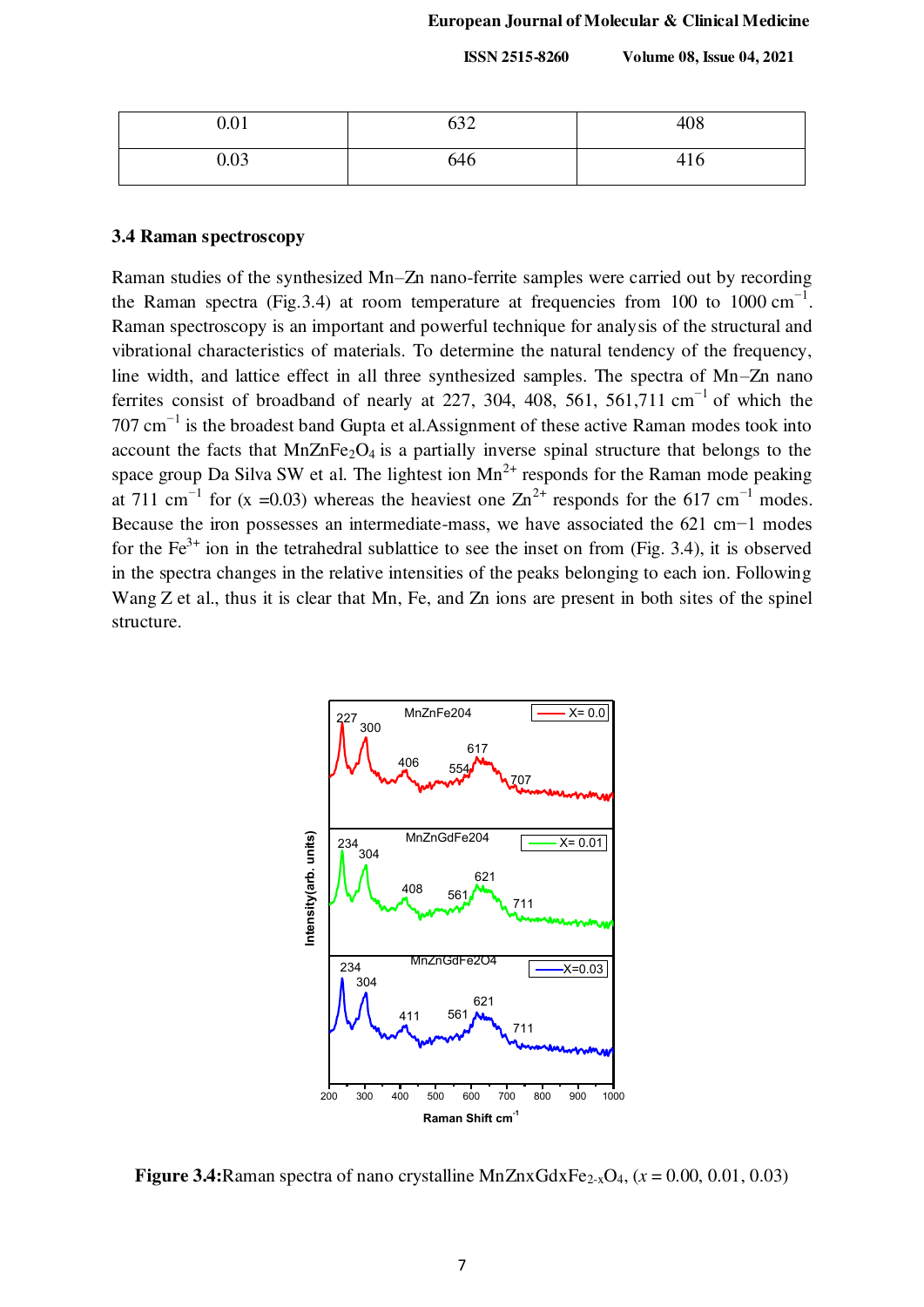#### **4. Conclusion**

It is found that the combustion of manganese nitrate, zinc nitrates and iron nitrate with citric acid results in a series of mixtures of new phases, which convert to  $MnZnFe<sub>2</sub>O<sub>4</sub>$  spinel phase during subsequent heat treatment pre-sintering at 500 °C and sintered at 1250 °C. The results also show that the combustion synthesis of  $MnZnFe<sub>2</sub>O<sub>4</sub>$  can efficiently induce a redistribution of divalent and trivalent ions in the A and B sites.  $MnFe<sub>2</sub>O<sub>4</sub>$  ferrite was synthesized by calcination at various temperatures. The manganese ferrite formed in the cubic spinel structure has been confirmed by the XRD nanoparticle of Gd doped  $Mn_{0.5}Zn_{0.5}Gd_{x}$  Fe<sub>2-x</sub>O<sub>4</sub> spinel ferrites have been synthesized using citrate precursor technique. Crystallite size decreases with an increase in Gd content. XRD studies justify the formation of a cubical spinel structure. Ferrite behavior has been observed for all Gd doped Mn-Zn nano ferrite samples. The cubic spinel structure with a single-phase was revealed by XRD analysis. Scanning electron microscopy was used to study the morphology of prepared  $Mn_{0.5}Zn_{0.5}Gd_{x}$  $Fe<sub>2-x</sub>O<sub>4</sub>$  ferrites. The grains represent well defined faceted and flakes structure. The average particle size of the prepared samples was 14.48 nm. FTIR studies justify the formation of cubical spinel structure and the line width decreases with an increase in Gd content. The FT-IR spectrum shows the most intense absorption bands 451 cm-1 and 655 cm-1 due to the strong transition metal. The Raman results showed the presence of manganese, zinc, and iron ions are present in both side tetrahedral and octahedral sites.  $Mn^{2+}$  responds for the Raman mode peaking at 711 cm<sup>-1</sup>, Zn<sup>2+</sup> responds for the 617 cm<sup>-1</sup> modes at (x=0.01) and Fe<sup>3+</sup> ion in the tetrahedral sublattice for the mode  $621 \text{ cm}^{-1}$ .

### **References:**

- 1. R.Arulmurugana, B.Jeyadevanb, G. Vaidyanathan, S.Sendhilnathanc,Effect of zinc substitution on Co-Zn and Mn-Zn ferrite nanoparticles prepared by coprecipitation,J. Magn. Magn. Mater.288 (2005) 470-477.
- 2. A. Thakur, M.Singh, Preparation and characterization of nanosize  $Mn<sub>0.4</sub>Zn<sub>0.6</sub> Fe<sub>2</sub>O<sub>4</sub>$  ferrite by citrate precursor method, Ceram. Int.29 (2003) 505-511.
- 3. U. Ghazanfar, S.A Siddiqi, G.Abbes, Structural analysis of the Mn-Zn ferrites using XRD technique,Mater. Sci. Eng.118 (2005) 84-86.
- 4. C. Ingo, C.Heck, Magnetic materials and their applications, J. Appl. Phys.199(1974) 212-213.
- 5. C.Rath, K.K. Shahu, S. Anand, S.K. Date, N.C.Mishra, R.P.Das, Electrical and magnetic properties, J. Magn.Mater.202 (1999) 77-83.
- 6. W. Katarzyna, S. Irena, K.Roman, Manganese-zinc ferrite synthesis by the sol-gel auto combustion method*,* ACS Publication52 (2012)353-361
- *7.* P.G. Partha, A.C. Hanif, C. Sankar, S.M.Vijayanand, Synthesis and characterization of manganese ferrite nanoparticles, Ind. Eng. Chem. Res. 52 (2013) 17848-17855.
- 8. G. Alex, Modern Ferrite Technology electronic materials research scientists and technician's ferrite, Springer Sci. Rev.9 (2006) 438-456.